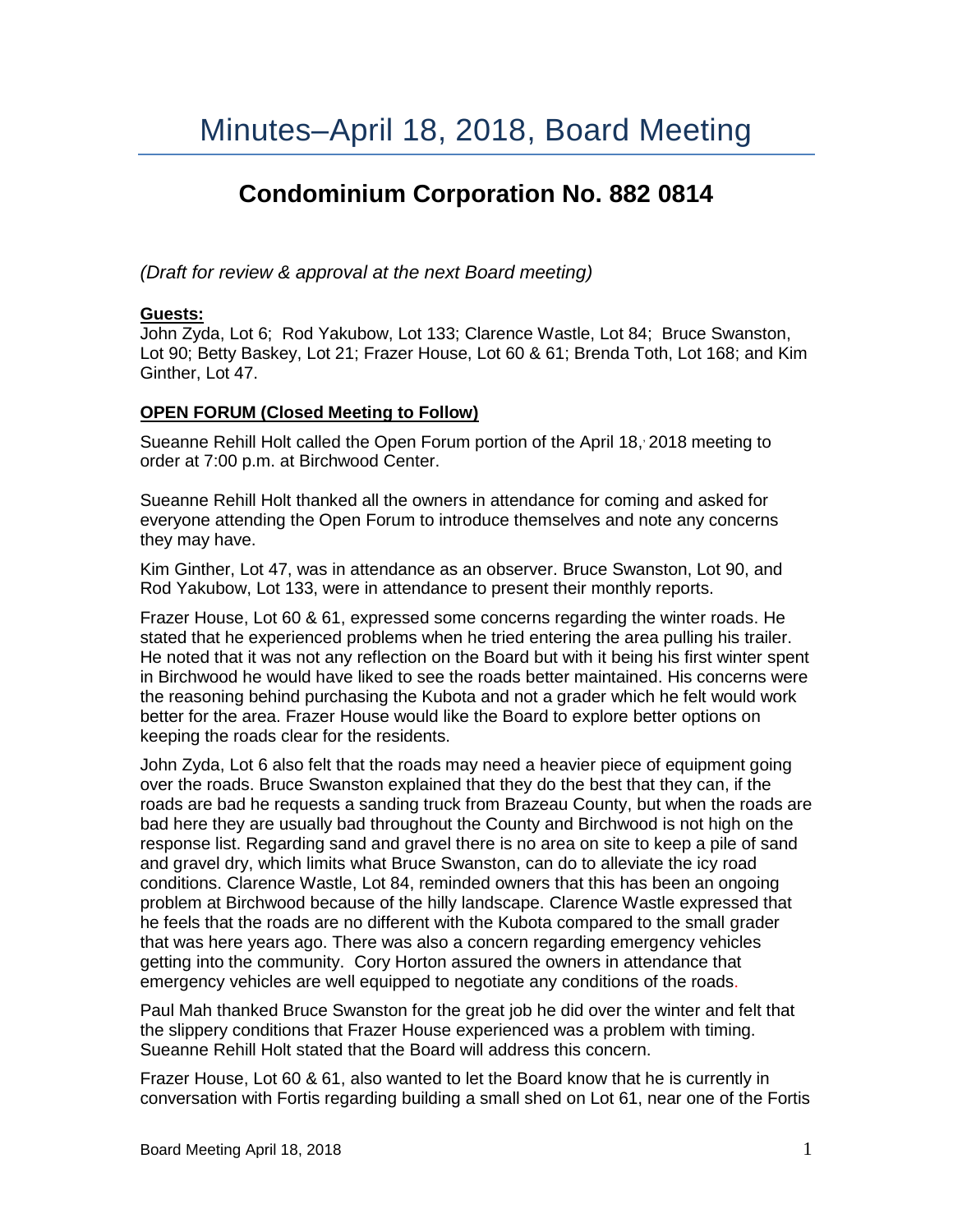power lines. Frazer House advised that he has been in touch with the County and the shed does not need a development permit. Sueanne Rehill Holt stated that even if the building doesn't require a development permit from the County, the Board appreciates being made aware of the development, and requested that a development application be completed, for information and file purposes. Frazer House agreed to complete a development application and submit to the Board for filing.

Frazer House, Lot 60 & 61, also expressed concerns regarding properties that do not meet the standards of the By-Laws. Sueanne Rehill Holt stated that, for confidentiality, concerns of this nature be submitted in writing, and placed in the Center mailbox, for follow up by the Board.

Brenda Toth, Lot 168, wants the Board to be aware of the persistent problem with the runoff near her lot. She would like Site Services to check to see if there is a way that the water can be rerouted to the ditch instead of her yard. She is currently working towards getting an extension on her septic tank because the runoff fills the tank. Bruce Swanston and Paul Mah will follow up. Cory Horton would like the Board to discuss it in further detail since this is a community wide problem. Brenda Toth also asked about the use of the "dirt" that is piled behind the Center. Sueanne Rehill Holt referred this matter to Site Services.

Betty Baskey, Lot 21, asked if the Board has thought about having an additional Board member to cover the FOIPP (Freedom of Information and Privacy Protection) Act. The Board will discuss in the closed portion of the meeting. Betty Baskey also reminded the Board the 2018 is the 30th Anniversary of Birchwood, and wondered if there was any thought to a celebration. The Board referred this matter to the Social Committee for consideration.

Clarence Wastle, Lot 84, informed the Board that there have been many changes in administration for Brazeau County. Clarence Wastle mentioned that with all those changes, there is no longer a Fire Smart delegate from the County and there will be no County backing for the program. Clarence Wastle is going to try to meet with his committee to plan an information day for the community and to use the \$500.00 grant that the community received from the Fire Smart program. Clarence Wastle is also considering asking the girl guides, boy scouts and other organizations to see if it would be something that they would consider volunteering for.

John Zyda, Lot 6, asked the Board how the approval for purchasing the Kubota came to be. His concerns were that it should have gone to the ownership for a 75% vote approval. He also asked about using a property management team to operate the community business. He provided the Board with a quote from a management team that he called earlier. He would really like the Board to pursue this to maybe save some costs in the operating budget.

John Zyda, Lot 6, also asked the Board how the monopoly of using Windy Ridge for septic pump outs came to be. Cory Horton explained that Windy Ridge has a contract with the Board to provide septic pump outs in the community, but any company providing septic pump outs can provide services in the community. He explained that Windy Ridge currently is the only one that has a contract that allows them to dump in the Brazeau County Lagoon. Any septic pump out provider can request privileges to dump with the Brazeau County Lagoon, but it is up to them to make arrangements, since the County makes those decisions.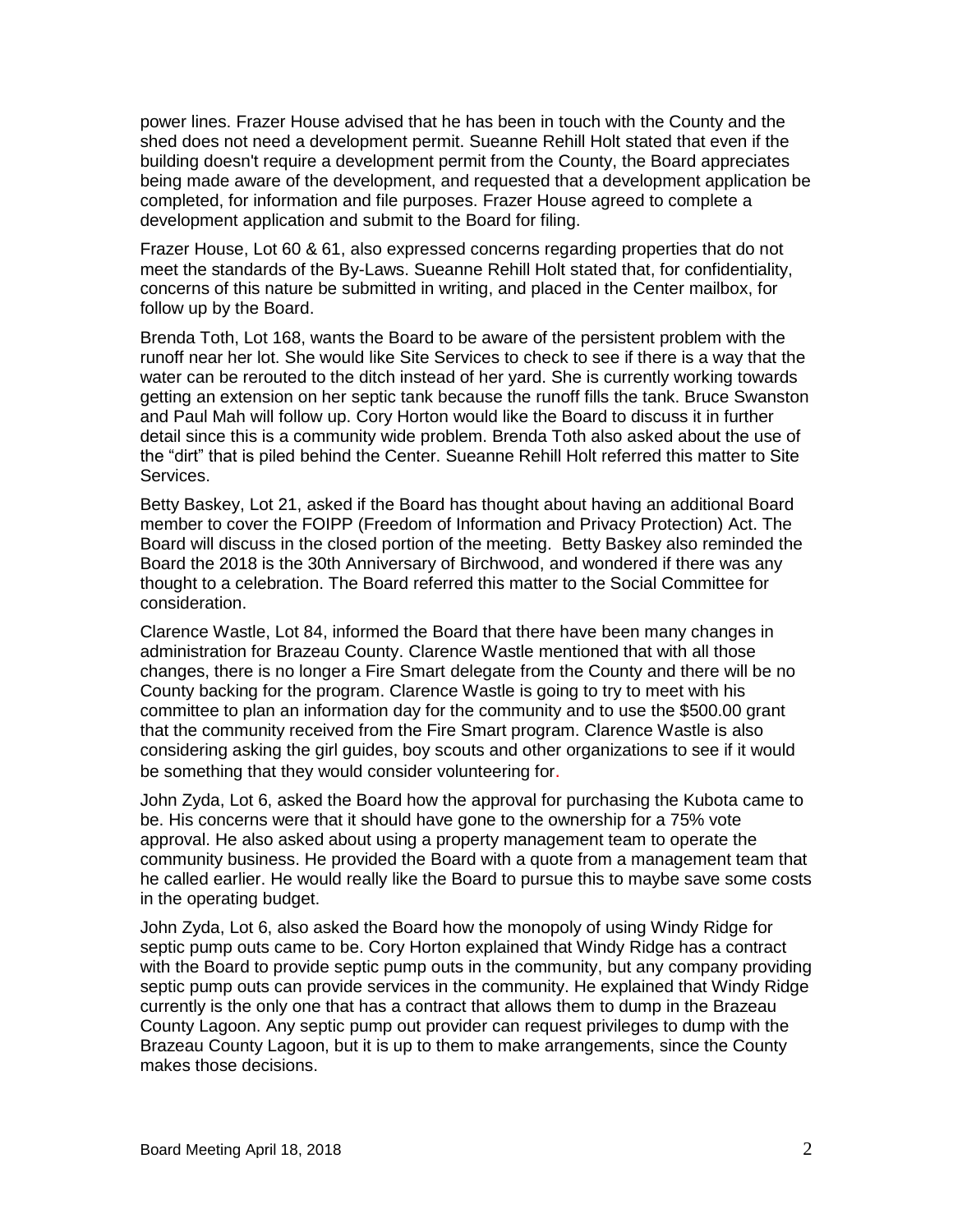The Board reminded the owners in attendance that the Board has no control over the lagoon. Brazeau County took the operation of the lagoon and made numerous upgrades to the lifetime of the lagoon.

Sueanne Rehill Holt stated that the Board has not received any complaints on the service provided by Windy Ridge,but encouraged owners to submit letters in writing to the Board if there are concerns.

John Zyda, Lot 6, also expressed some concerns on the rising costs to the operation of the community over the last three years. He inquired about the insurance budget line, and why the premiums have gone done from previous years. Crystal Heck explained that the broker was able to find a better price on the same insurance with another company.

Betty Baskey asked about whether WCB insurance is in place and if it included the volunteers. Crystal Heck explained that the WCB insurance was only for the subcontractors currently hired to provide work in the community. The Board and volunteers should be covered by the liability insurance carried.

Cory Horton thanked Bruce Swanston again for the good job on the snow removal over the past winter.

The Open Forum was completed at 7:53 p.m.

## **Board Portion of Meeting**

Sueanne Rehill Holt called the Board portion of the meeting to order at 7:55 p.m.

**Water Report -** Rod Yakubow submitted the February and March reports including water usage for filing. Rod mentioned that during the winter some problems occurred with frozen water lines, and that the lines have been thawed and water is flowing again.

**Site Services -** Bruce Swanston handed in his reports to Paul Mah. There were no concerns over the winter to note. Sueanne Rehill Holt asked Bruce Swanston if he would clear the driveway at the playground next time he is out with the Kubota; as with weather warming up, the children want to use the playground.

**Roll Call of Members**: Sueanne Rehill Holt; Lana Southorn; Cory Horton; Paul Mah; and, Crystal Heck, (Accountant/Recording Secretary). Regrets: Jan Wells and Bev Baltesson.

#### **Approval of the August 16, 2017 Minutes**

Minutes of the October 4, 2017 meeting minutes were previously circulated. Paul Mah requested an amendment be made to the minutes - Page 2, line 2 and 3 should read: "the gate **cannot** be lifted by hand". Paul Mah moved that the minutes be accepted as amended. Cory Horton seconded the motion, carried unanimously.

**Financial Report** - Crystal Heck handed out copies of the October 2017 to February 2018 financial reports. There has been a good response over the winter for owners to get their accounts current. Currently there are six owners that are in arrears but two of the owners have provided post dated cheques. Crystal Heck will send out reminders to the owners that have just become in arrears with this month's condominium fees.

**Site Services -** Paul Mah provided a brief report on the site services over the winter. There were problems with owners pushing snow onto common areas and on other owner's properties. He requested that this be included in the Rules and Regulations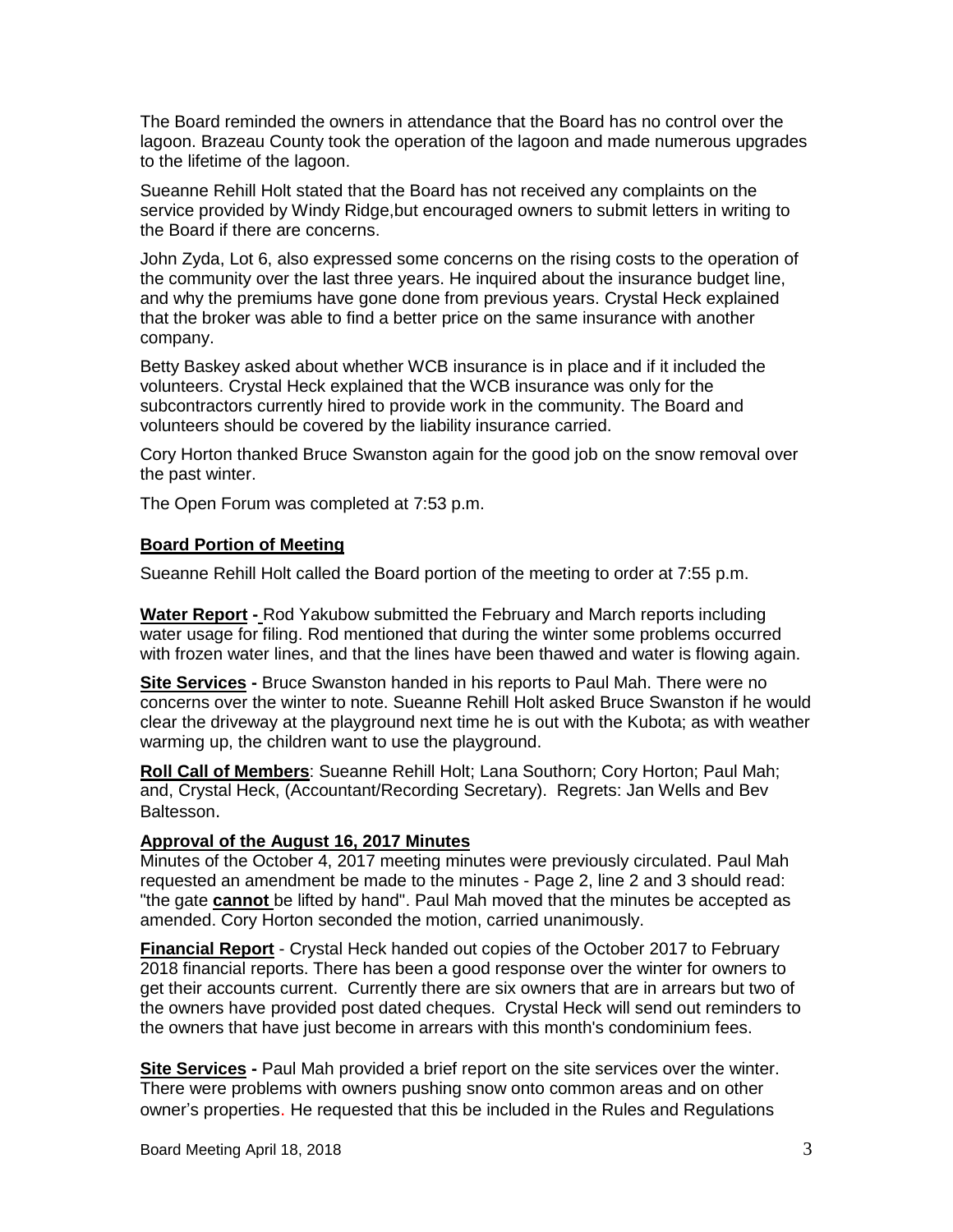update. There were more costs associated with frozen water lines. He submitted a diagram for filing of the latest work provided to clear the water lines. Sueanne Rehill Holt and Lana Southorn thanked the Board for the awesome job they provided the owners over the winter months.

**Secretarial -** Lana Southorn reported that Jan Wells has provided information on the dust control, water diversion, and Xplornet, and this information is available in the office for review by Board members.

**Brazeau County Liaison** - Nothing to report

## **Old Business**

#### **Action items as per list**

- South Gate Emergency Access there has been no reply from the County and a reminder will be sent.
- Dust Control Jan Wells has made all the applications with Brazeau County to get the roads in the community sprayed with dust control. The Board plans to use the same product that the Brazeau County is recommending for the roads. Sueanne Rehill Holt reminded the Board that it is in the best interest of the owners to work with the Brazeau County.
- Xplornet a follow-up letter, to the January 23 2018 correspondence, was received from Xplornet on March 23, 2018; and correspondence has been received from Brazeau County.
- Rural Crime Watch nothing to report.
- Culvert repair and replacement policy Sueanne Rehill Holt will be working with the Brazeau County to come up with a policy.
- Methane Monitors currently on hold.
- Camera at gate and dumpster Cory Horton would like to see another two cameras purchased at approximately \$100.00 each to get a better picture of the owners who are disposing of items that are not allowed. Owners need to be reminded that the dumpster is a privilege and can be removed in the case of abuse. Cory Horton asked that a reminder be placed in the AGM package.
- Reserve Plan Maintenance action items this will be completed spring 2018.
- Rules and Regulation review and update For discussion at the AGM preparation meeting on May 2<sup>nd</sup>.

#### **New Business**

#### **Items Arising from the Open Forum**

- Non-compliant properties There was some discussion on the concerns regarding the properties that are currently not in compliance with the Rules and Regulations. Sueanne Rehill Holt reminded the Board that Brazeau County also takes complaints from owners if there is a concern.
- Lot 168 Paul Mah will work with Bruce Swanston regarding Lot 168 to see if the water can be diverted.